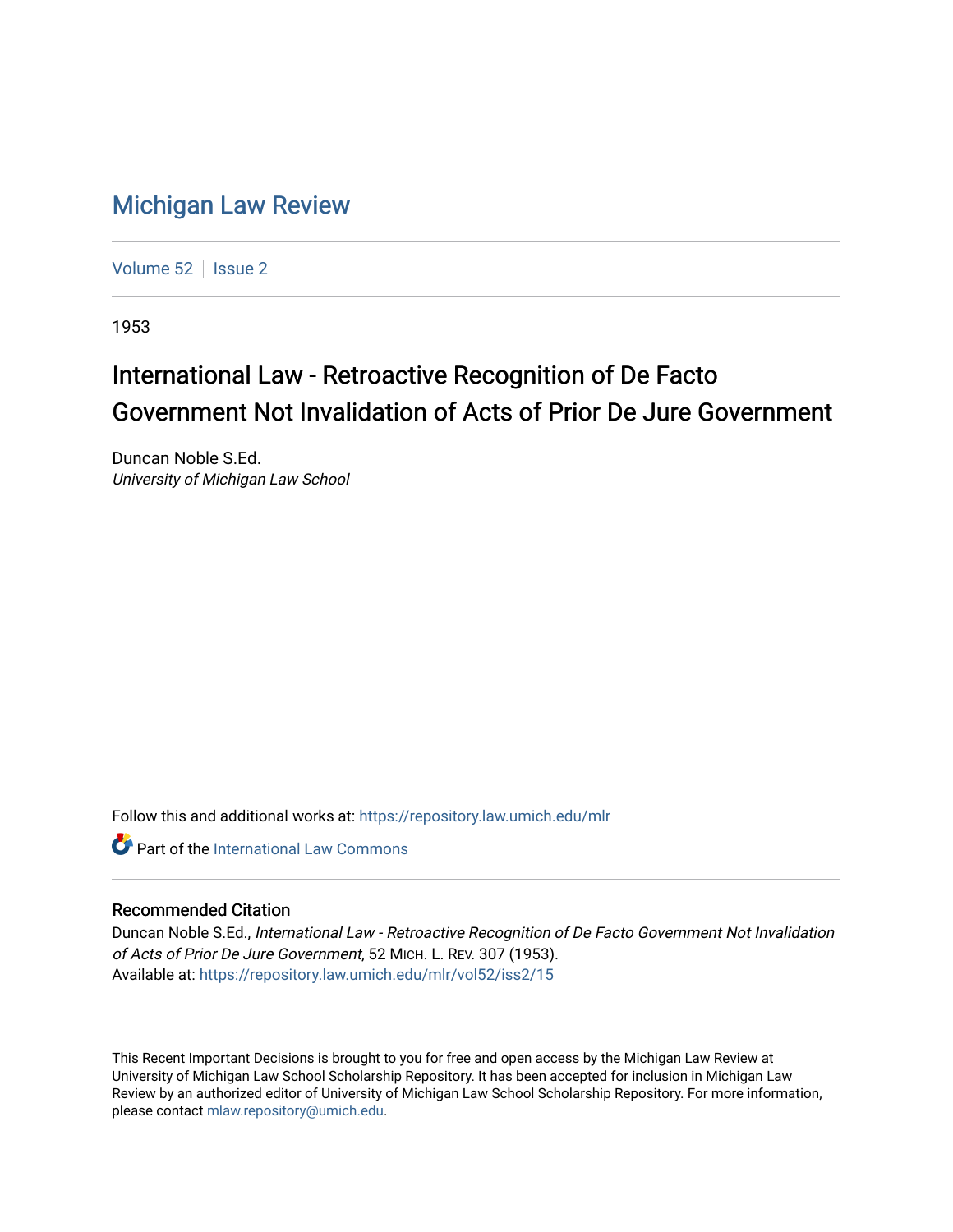INTERNATIONAL LAW - RETROACTIVE RECOGNITION OF DE FACTO GOVERN-MENT NOT INVALIDATION OF ACTS OF PRIOR DE JURE GOVERNMENT-On December 12, 1949, the Chiang regime on Formosa accepted the offer of an American group headed by General Chennault to purchase the physical assets of the Nationalist-operated Central Air Transport Corporation, including forty aircraft located at Hong Kong. The British government ceased to recognize the Nationalists as the de jure government of China on January 5, 1950. Thereafter the British announced that they recognized the Communist regime as the de facto government of those parts of China they actually controlled, effective October 1, 1949, the date the Communists had proclaimed themselves the government of China. The Chennault corporation brought an action in Hong Kong against the CATC, seeking an order declaring it the owner of the forty planes. The action was dismissed on the ground, inter alia, that the recognition of the Communist regime operated retroactively to "validate"1 its actions and to invalidate the actions of the Chiang government subsequent to October 1, 1949, thereby annulling the sale of December 12, 1949. On appeal to the Privy Council, *held,* reversed. Retroactivity of recognition operates primarily "to validate acts of a de facto government which has subsequently become the new de jure government, and not to invalidate acts of the previous de jure government." *Civil Air Transport, Inc. v. Central Air Transport Corp.*,[1953] A.C. (P.C. 1952) 70 at 93.

The principal case is one of two which have passed on the validity of acts of a former government after the state of the forum has ceased to recognize it as a de jure government. In *Gdynia Ameryka Linie v*. Boguslawski<sup>2</sup> the Polish government-in-exile offered a terminal pay settlement to those men who left the Polish merchant fleet rather than return to Soviet-dominated Poland. When the offer was accepted subsequent to the recognition of the Polish provisional government, a British court held that there resulted a contract binding on the state-owned line. The new Polish government claimed existence prior to the date of the offer in controversy, and argued as an extension of the retroactivity doctrine that the acts of the old government during the interim were invalid. This argument was rejected by the court on a territorial jurisdiction distinction: retroactivity operates only in that area under de facto control prior to the de jure recognition.<sup>3</sup> In the principal case the court accepted the territorial juris-

1 Although now conventional phraseology, the use of "validate" is perhaps misleading. See Moore, "The New Isolation," 27 Am. J. Inr. L. 607 at 618 (1933): "Recognition 'validates' nothing. On the contrary, it opens the way to the diplomatic controversion of the validity of any and all 'actions and conduct' that may be regarded as illegal." This was in criticism of Justice Clark's use of the term in Oetjen v. Central Leather Co., 246 U.S. 297 at 303, 38 S.Ct. 309 (1918). Even if it is conceded that Moore's stand is correct at least as to public international law, the fact remains that "validate" has become a term of art, embodying the implications of a large number of decisions. See Stevenson, ''Effect of Recognition on the Application of Private International Law Norms," 51 CoL. L. REV. 710 (1951); Mann, "Sacrosanctity of the Foreign Act of State," 59 L.Q. REv. 42, 155 (1943). Mann points out that "the invalidity of the act of State was not in issue in any of the American decisions." Id. at 163.

<sup>2</sup>[1953] A.C. (H.L. 1952) 11.

<sup>3</sup> The court of appeal had treated the retroactivity problem as not strictly in point,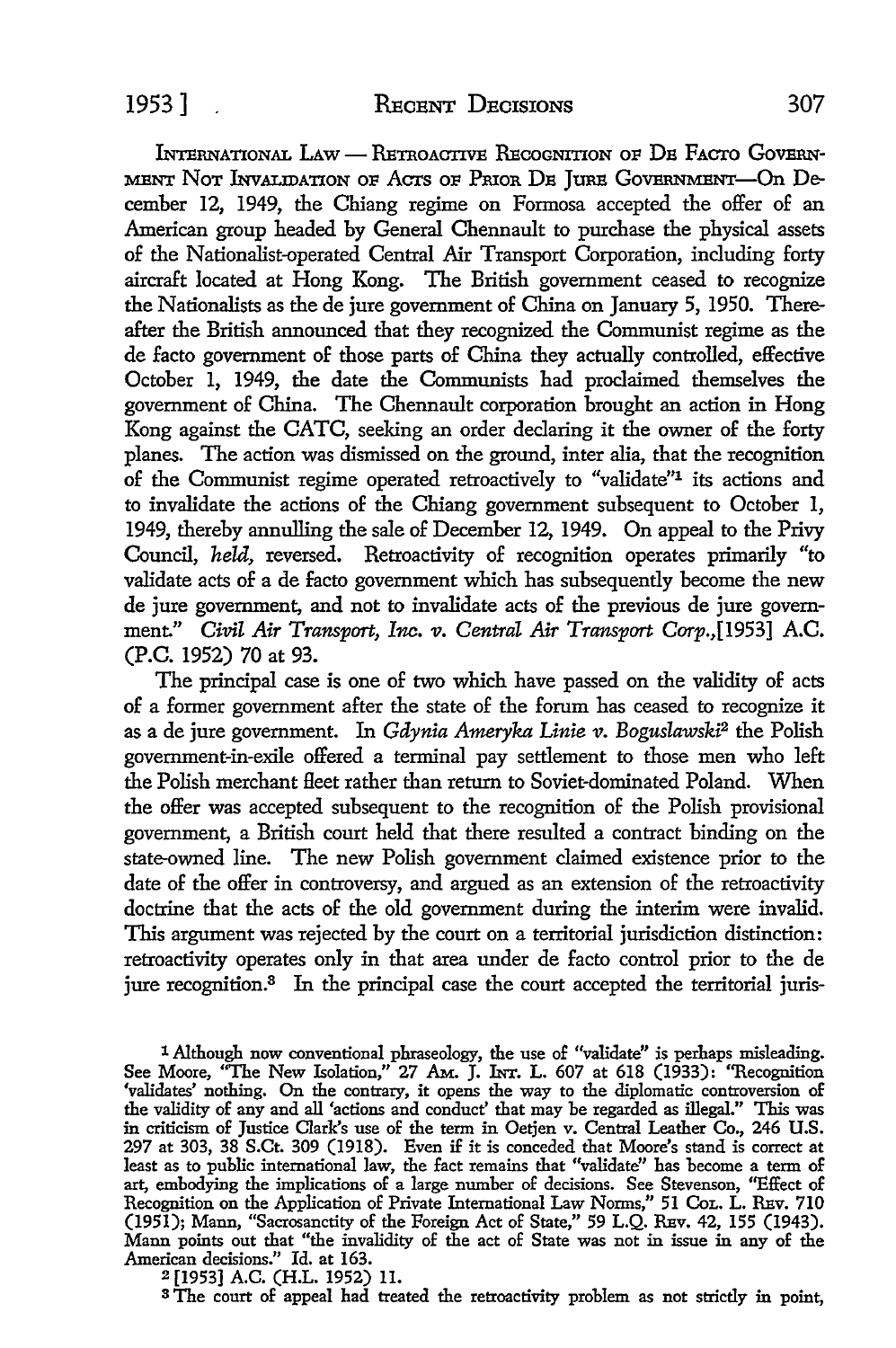diction limitation with only minor reservations.4 The doctrine of retroactive validation of prior acts of newly recognized governments is at least as well established in England as in the United States.<sup>5</sup> In spite of the distinction drawn between retroactive validation and retroactive invalidation in the present case,<sup>6</sup> it and the *Boguslawski* case seem to represent simply an application of the territorial jurisdiction limitation on retroactivity. In the United States the existence of such a limitation is not at all clear.<sup>7</sup> The Supreme Court in *United States v. Pink*<sup>8</sup> came close to a result contrary to that reached in England. That case upheld the assignment by the Soviet government to the United States under the Litvinov Agreement<sup>9</sup> of the American assets of Russian companies which the Soviets had nationalized prior to their recognition by this country. This result may be viewed as an extraterritorial extension of the retroactivity doctrine.10 It may also be viewed as a manifestation of the Court's willingness to give effect to "national foreign policy as evidenced by the terms of an

viewing the case merely as one involving a normal succession of governments. Gdynia Ameryka Linie v. Boguslawski, [1951] 1 K.B. (1950) 162 at 173. The subsequent acceptance of the offer was considered permissible on a vested rights analysis.

<sup>4</sup>The opinion is not clear regarding the reservations. The court refers to the case of a ship on the high seas seized by insurgents and brought into port under de facto control. Apparently it had in mind The Arantzazu Mendi, [1939] A.C. (H.L.) 256. There the Spanish Republican regime was denied the right to arrest a vessel of Spanish registry, because the Franco forces, recognized as a de facto government, were in possession. Although the Republican regime was recognized as the de jure government of all Spain, it was thus unable to implead another sovereign state. However, the court in the present case also cites Banco de Bilbao v. Sancha, [1938] 2 K.B. 176, which held that Franco's de facto government in Bilbao was the proper government to pass enactments concerning a bank having its corporate home in Bilbao, even though the Republican regime remained the recognized de jure government. Neither of these cases involved retroactivity, but they have obvious implications as to the effect of retroactivity in the event of subsequent de jure recognition of the de facto regime. The court wisely distinguished the instant case as presenting a simple issue of title to chattels located outside the area of de facto control. Principal case at 94.

<sup>5</sup>Mann, "Sacrosanctity of the Foreign Act of State," 59 L.Q. REv. 155 at 162 et seq. (1943); Luther v. Sagor & Co., [1921] 3 K.B. 532; Princess Paley Olga v. Weisz, [1929] 1 K.B. 718.

<sup>6</sup>See principal case at 93, and quotation therefrom in text supra.

<sup>7</sup>The court in the Boguslawski case, note 2 supra, at 30, quotes Justice Stone's opinion in Guaranty Trust Co. v. United States, 304 U.S. 126 at 140, 58 S.Ct. 785 (1938), calling for a distinction on a territorial basis and also on the validate-invalidate dichotomy. However, the passage quoted does not seem to have been necessary to the decision. See 26 CALIF. L. REV. 713 (1938). Certainly the case was given no such import by either the majority or dissenting opinions in United States v. Pink, 315 U.S. 203, 62 S.Ct. 552 (1942). See text supra at note 7 et seq.

s Note 7 supra.

<sup>9</sup> See Establishment of Diplomatic Relations with the Union of Soviet Socialist Republics, Dept. of State, Eastern European Series, No. 1 (1933). See also the account in 28 AM.. J. lNr. L. SUPP. 1 (1934).

10 Borchard, "Extraterritorial Confiscations," 36 Am. J. INT. L. 275 at 279 (1942); 51 YALB L.J. 848 at 851 (1942).